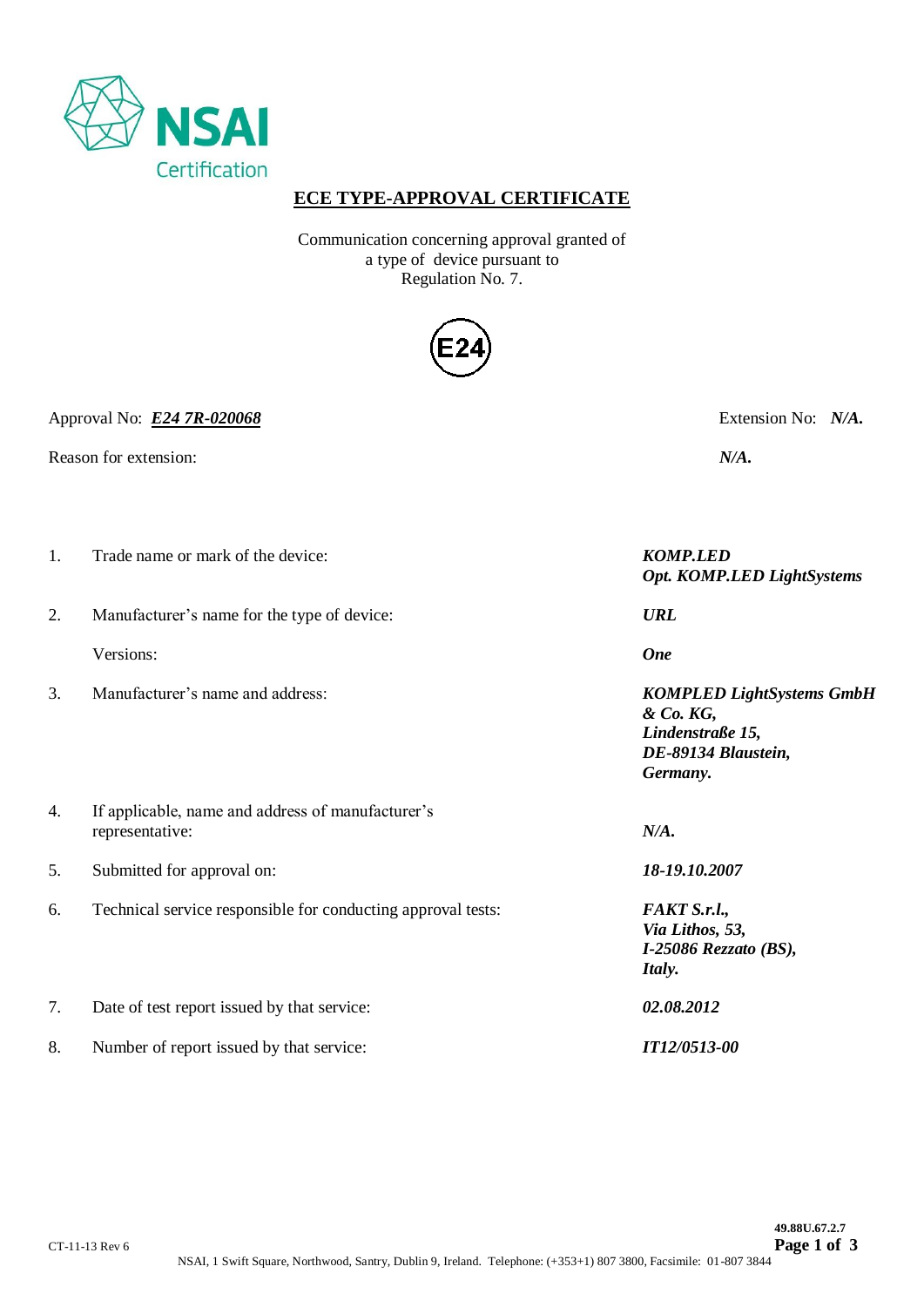

9. Concise description

| 9.1 | By Category of lamps:                                                                                                        | $\boldsymbol{A}$                                                                                                                                                                           |
|-----|------------------------------------------------------------------------------------------------------------------------------|--------------------------------------------------------------------------------------------------------------------------------------------------------------------------------------------|
|     | For mounting either outside or inside or both:                                                                               | Outside the vehicle.                                                                                                                                                                       |
|     | Colour of light emitted (red/selective yellow/white):                                                                        | White                                                                                                                                                                                      |
|     | Number, category and kind of light source:                                                                                   | $1, -$ , LED                                                                                                                                                                               |
|     | Voltage and wattage:                                                                                                         | 12/24V 0,5W                                                                                                                                                                                |
|     | Light source module specific identification code:                                                                            | N/A.                                                                                                                                                                                       |
|     | Only for installation on M1 and/or N1 category vehicles:                                                                     | No.                                                                                                                                                                                        |
|     | Geometric conditions of installation and relating<br>variations (if any):                                                    | Reference axis parallel to the median<br>longitudinal plane of the vehicle and<br>parallel to the bearing plane of the vehicle<br>on the road (see drawings of the<br>information folder). |
|     | Only for limited mounting height of equal to or less<br>than 750 mm above the ground (yes/no):                               | No.                                                                                                                                                                                        |
|     | Application of an electronic light source control gear/variable intensity<br>control<br>(a) being part of the lamp (yes/no): | No.                                                                                                                                                                                        |
|     | (b) being not part of the lamp (yes/no):                                                                                     | $N0$ .                                                                                                                                                                                     |
|     | Input voltage(s) supplied by an electronic light source control<br>gear/variable intensity control:                          | N/A.                                                                                                                                                                                       |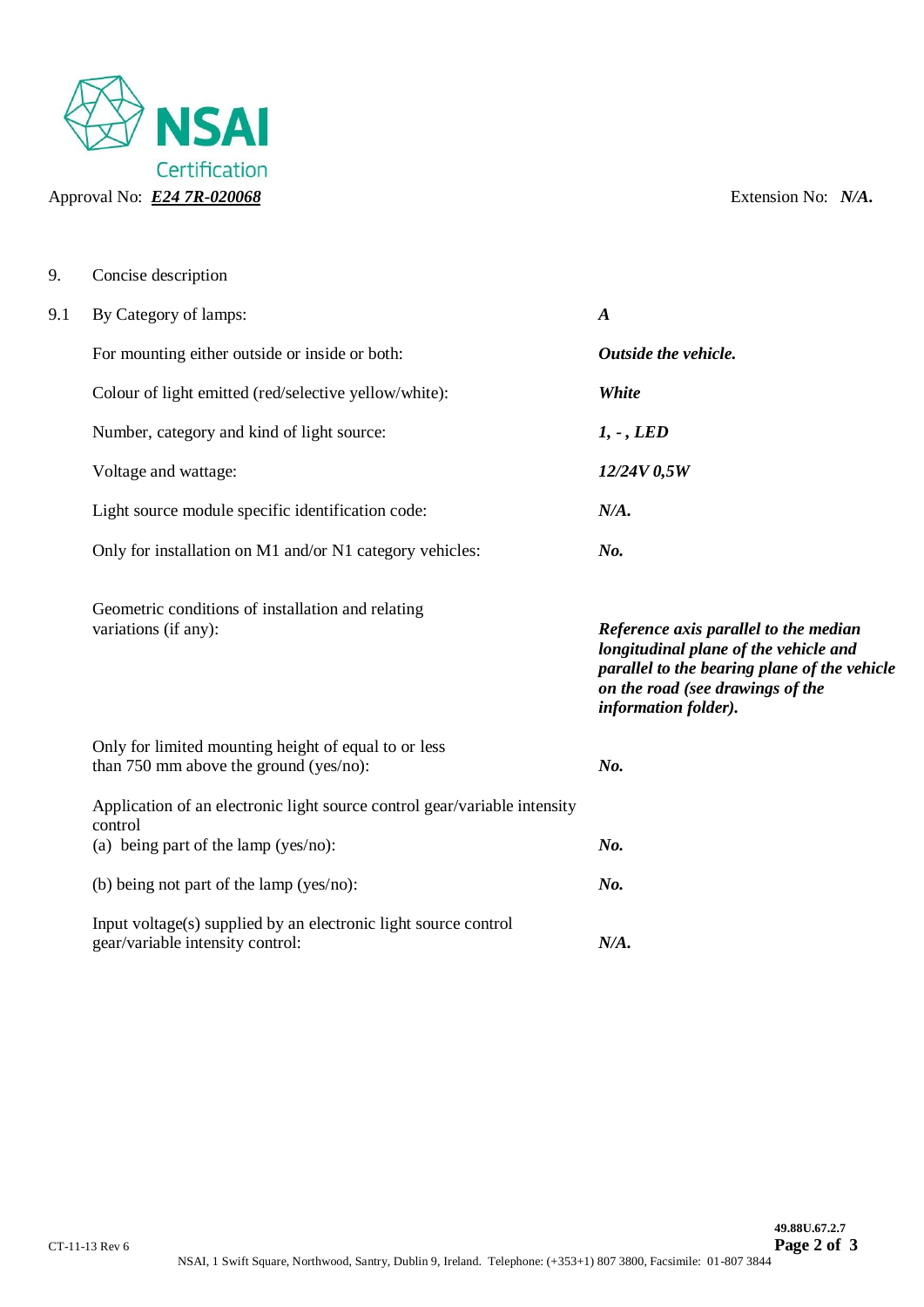

|     | Electronic light source control gear/variable intensity control<br>manufacturer and identification number (when the light source |                    |
|-----|----------------------------------------------------------------------------------------------------------------------------------|--------------------|
|     | control gear is part of the lamp but is not included into the lamp body):                                                        | N/A.               |
|     | Variable luminous intensity (yes/no):                                                                                            | No.                |
| 9.2 | Function(s) produced by an interdependent lamp forming part of an interdependent lamp<br>system:                                 | $N_{0}$ .          |
| 10. | Position of the approval mark:                                                                                                   | On the lens.       |
| 11. | Reason(s) for extension (if applicable):                                                                                         | N/A.               |
| 12. | Approval granted/extended/refused/withdrawn:                                                                                     | Granted.           |
| 13. | Place:                                                                                                                           | Dublin.            |
| 14. | Date:                                                                                                                            | $7th$ August, 2012 |
| 15. | Signature:<br><b>NAON</b>                                                                                                        | NDARDS AUTHO       |

- 16. The list of documents deposited with the Administrative Service which has granted approval, is annexed and may be obtained on request.
- 17. Remarks: *N/A.*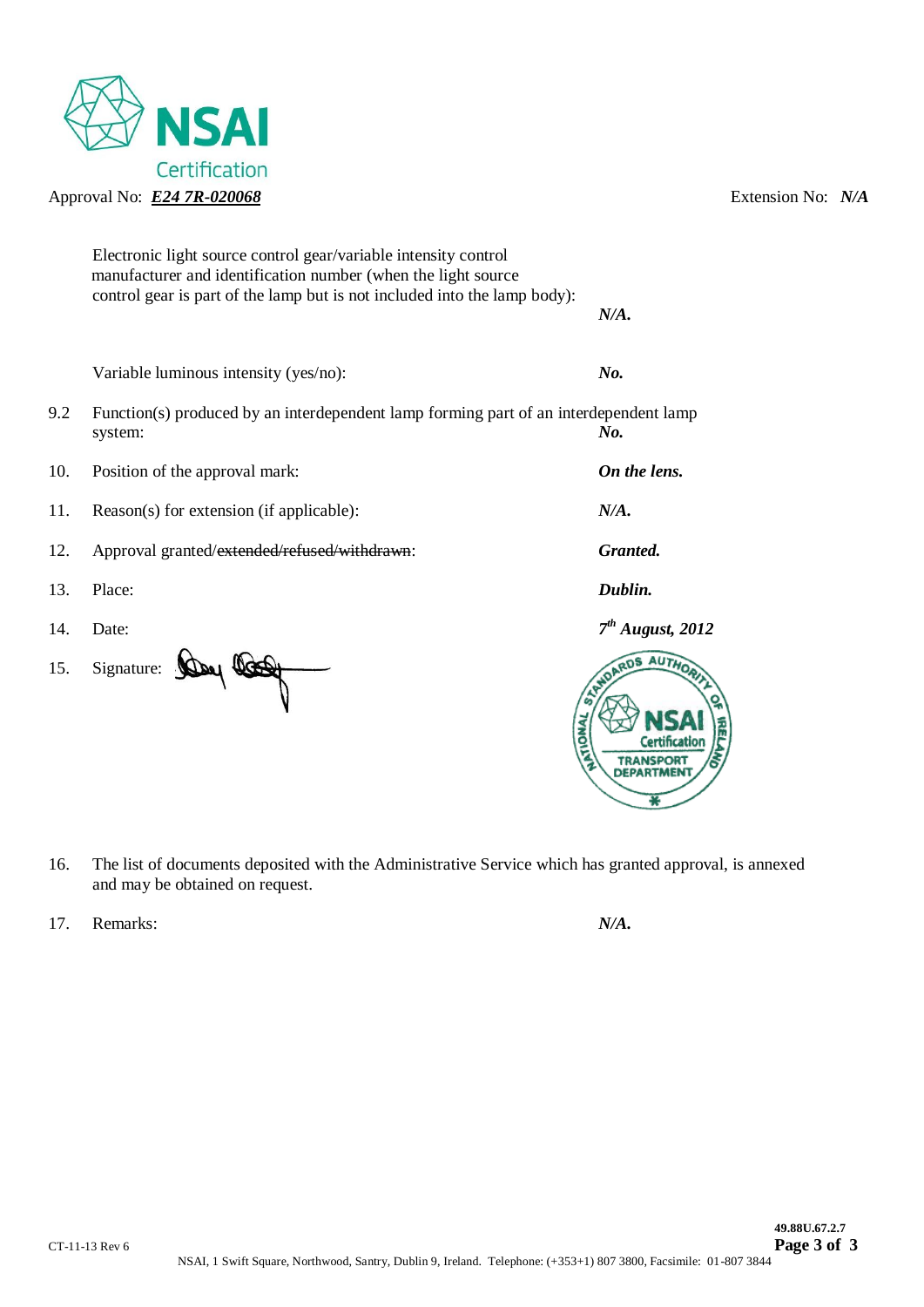

# *Index to the Information Package*

| Date of issue:                 | $7th$ August, 2012 |
|--------------------------------|--------------------|
| Date of latest amendment:      | N/A                |
| Reason for extension/revision: | N/A                |

- 1. Additional conditions, and advisory notes on legal alternatives
- 2. Test report(s)
	- numbers(s): *IT12/0513-00* - date of issue: *02.08.2012*
	- date of latest amendment: *N/A*

# 3. Information document

- number(s): *12-0513-00* - date of issue: *19.06.2012*  - date of latest amendment: *N/A*
- Documentation: *34 pages*